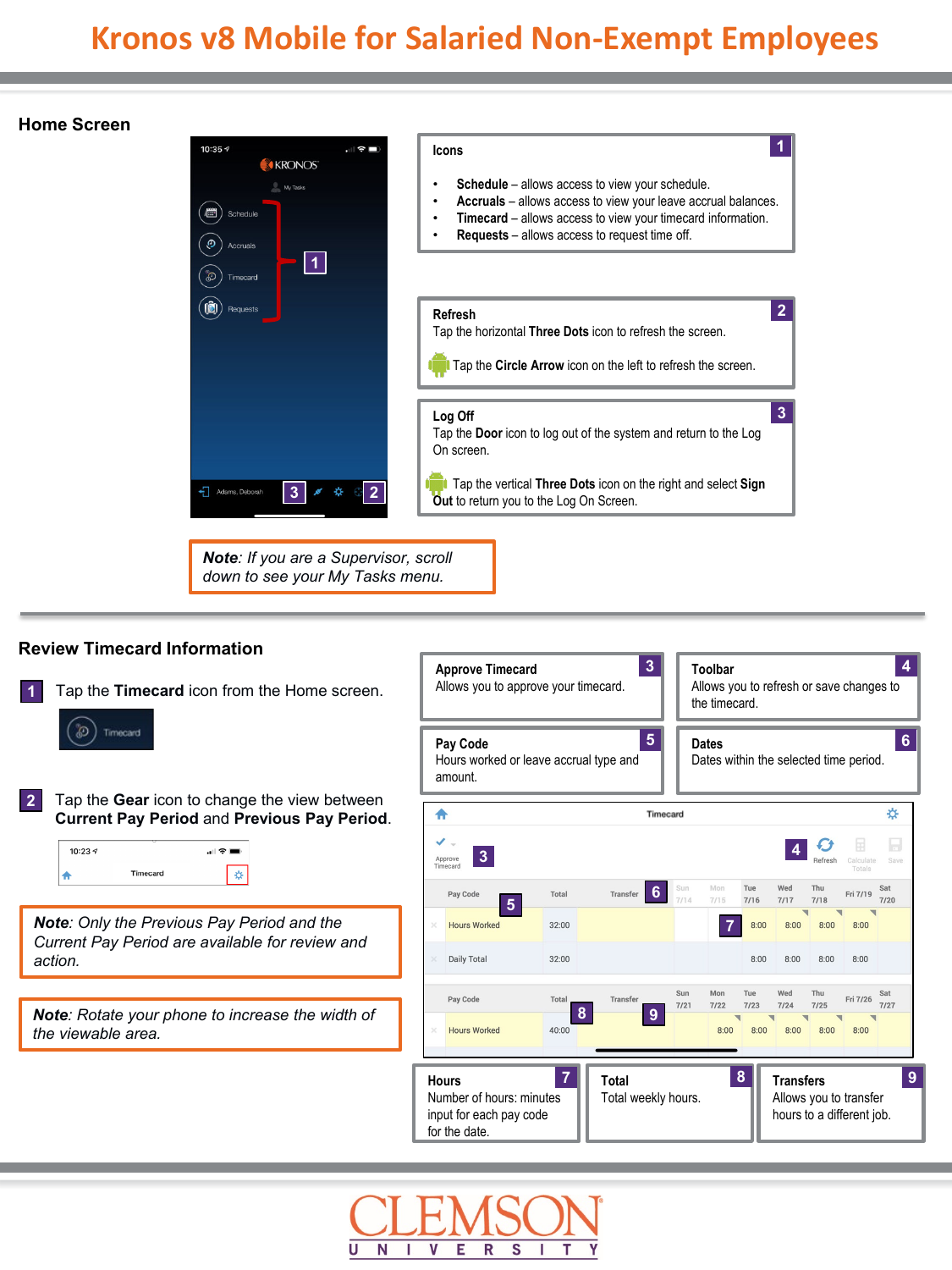|                                                                                 | <b>Enter Daily Time Worked</b>                                                                                                                                                                                                                                                                             |                              | <b>Choosing Hours Worked</b>                                                                                                                                                          |                               |                                                     |
|---------------------------------------------------------------------------------|------------------------------------------------------------------------------------------------------------------------------------------------------------------------------------------------------------------------------------------------------------------------------------------------------------|------------------------------|---------------------------------------------------------------------------------------------------------------------------------------------------------------------------------------|-------------------------------|-----------------------------------------------------|
| $\vert$ 1<br>Ð                                                                  | Tap the Timecard icon from the Home screen.<br>Timecard                                                                                                                                                                                                                                                    | 1                            | If you haven't entered any time in the timecard for<br>the week at this point, you will need to select the<br>"Hours Worked" pay code.<br>Select the pay code drop-down:              |                               |                                                     |
| 2 <sub>1</sub><br>10:23 $\sim$<br>₳<br>$\overline{\mathbf{3}}$                  | Tap the Gear icon to change the view between Current<br>Pay Period and Previous Pay Period (if applicable).<br>"⊩?■<br>Timecard<br>☆<br>Tap the field under the date you want to enter or<br>change your worked hours. (Note: If you do not see<br>"Hours Worked", go to instructions in the next column.) |                              | Pay Code<br>Choose                                                                                                                                                                    | <b>Total</b>                  |                                                     |
| 合<br>✔.<br>Approve<br>Timecard<br>Pay Code<br>Hours<br>Worked<br>$\overline{4}$ | ☆<br>Timecard<br>H<br>Ø<br>E<br>Refresh<br>Calculate<br>Save<br>Mon<br>Tue<br>Total<br>Transfer<br>7/15<br>7/16<br>Daily Total<br>Tap the Edit icon at the bottom.                                                                                                                                         | $\overline{2}$               | A list of pay codes will open. Select the "Hours<br>Worked" pay code.<br>Work Comp-Holiday Comp<br>Taken                                                                              | Work Comp-Optional Holiday    | O                                                   |
| ₳<br>Date:<br>Pay Code:<br>Ø<br>Edit                                            | ☆<br>Timecard<br>Pay Code Actions<br>7/16/2019<br><b>Hours Worked</b><br>Done                                                                                                                                                                                                                              | $\overline{\mathbf{3}}$<br>♠ | <b>Hours Worked</b><br>Tap the Edit icon at the bottom.<br>Timecard<br>Pay Code Actions<br>Date:<br>7/16/2019<br>Pay Code:                                                            | ☆                             | $\odot$                                             |
| $\overline{\mathbf{5}}$<br>Transfer                                             | Tap the Amount field and enter or change the number<br>of hours: minutes. Tap OK.<br>Amount<br>Pay Code: *<br><b>Hours Worked</b><br>٠<br>Amount (HH:mm): *<br><b>Effective Date:</b><br>7/16/2019<br>OK<br>Cancel                                                                                         | 4                            | <b>Hours Worked</b><br>I<br>Edit<br>of hours: minutes. Tap OK.<br>Pay Code: *<br><b>Hours Worked</b><br>Transfer<br>Amount (HH:mm): *<br><b>Effective Date</b><br>7/16/2019<br>Cancel | Done<br>Amount<br>OK          | Tap the Amount field and enter or change the number |
| $6\overline{6}$<br>₳<br>✔.<br>Approve<br>Timecard                               | Tap Save.<br>☆<br>Timecard<br>H<br>Ø<br>₩<br>Refresh<br>Calcula<br>Saw                                                                                                                                                                                                                                     | 6 <sup>1</sup>               | Tap Save.<br>♠<br>✓。<br>Approve<br>Timecard                                                                                                                                           | Timecard<br>Ø<br>Ħ<br>Refresh | ☆<br>Ы                                              |

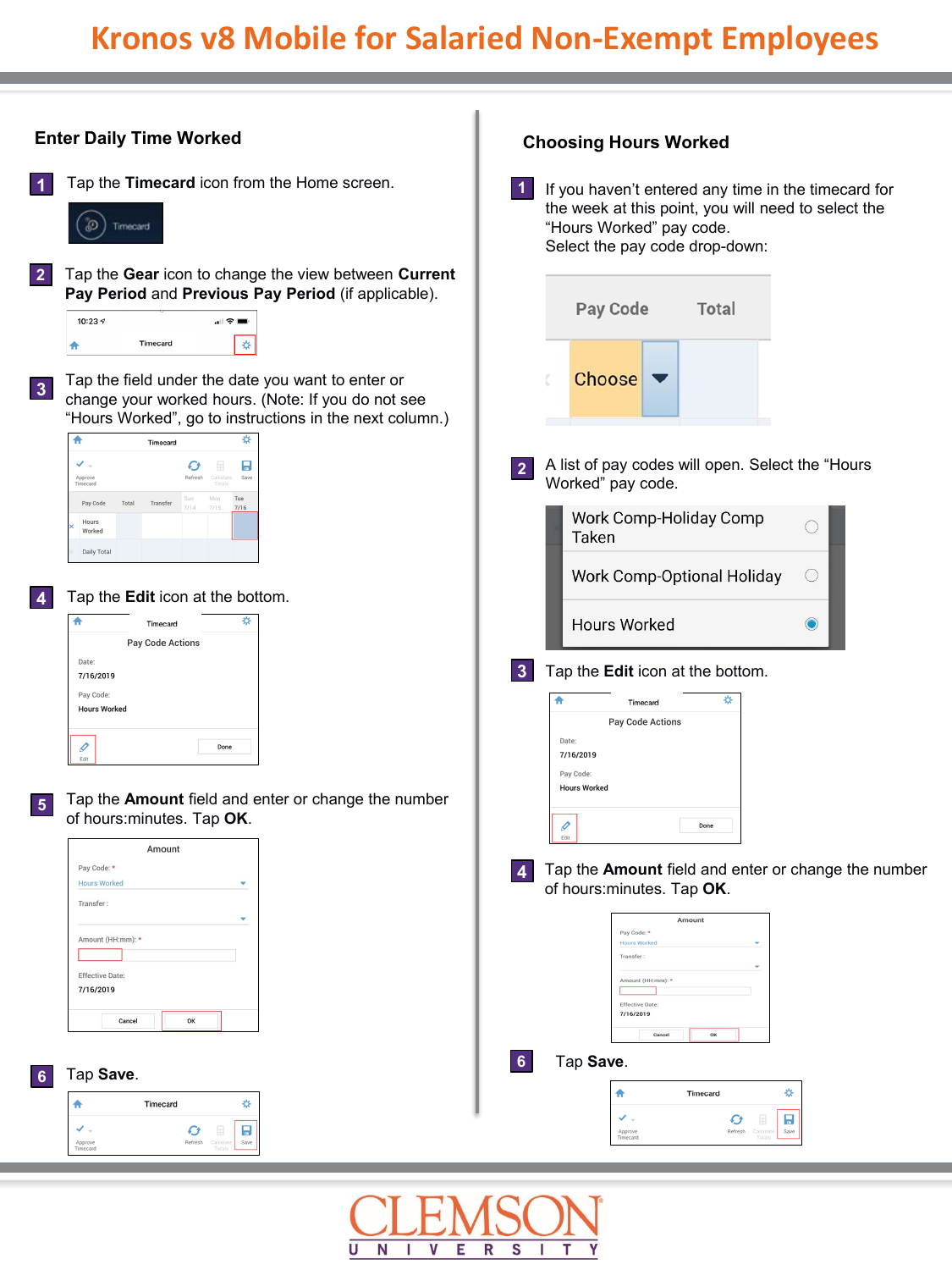

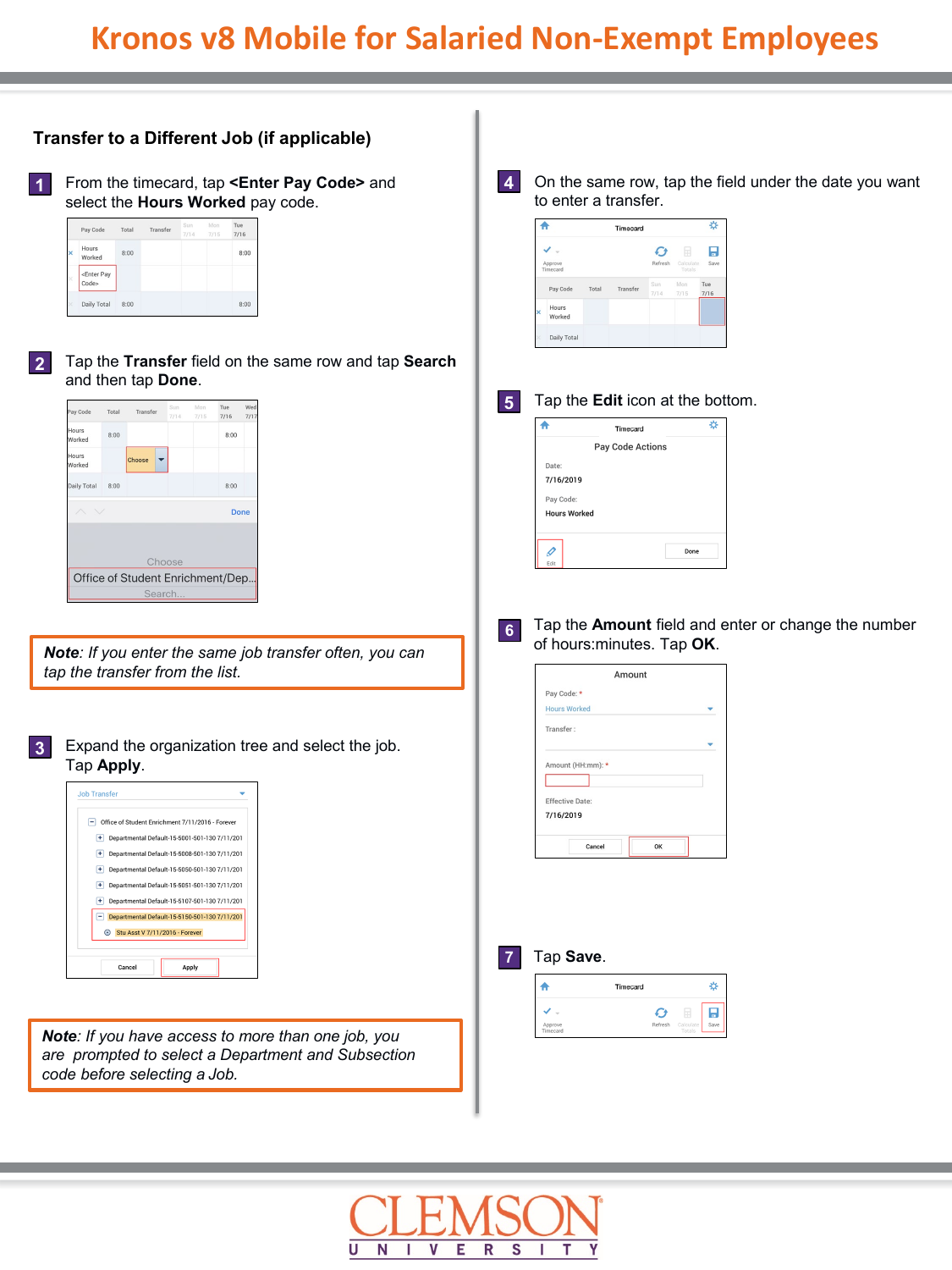

**Review Leave Accrual Balances**

Tap the **Accruals** icon from the Home screen. **1**



*Note: Balance totals only reflect approved leave. Pending or unapproved leave requests will not be reflected in the accrual balance total shown.*

| •• o Verizon *                  | 4:09 PM         | $83\%$          |  |  |  |
|---------------------------------|-----------------|-----------------|--|--|--|
|                                 | <b>Accruals</b> |                 |  |  |  |
| Balance as of                   |                 | Tue, 07/25/2017 |  |  |  |
| <b>Accrual Pool</b>             |                 | 0:00h           |  |  |  |
| Annual                          |                 | 58:51h          |  |  |  |
| Annual Leave Pool Recei         |                 | 0:00h           |  |  |  |
| <b>Holiday Comp</b>             |                 | 0:00h           |  |  |  |
| Military                        |                 | 0:00h           |  |  |  |
| <b>Optional Holiday</b>         |                 | 2:00h           |  |  |  |
| Sick Leave                      |                 | 42:30h          |  |  |  |
| <b>Sick Leave Pool Received</b> |                 | 0:00h           |  |  |  |

| <b>Leave Accrual Type</b><br>The name of the type of leave.                                                                             |  |
|-----------------------------------------------------------------------------------------------------------------------------------------|--|
| <b>Balance as of Date</b><br>The effective date for the balances listed<br>You can change the date to see forecasted<br><b>balances</b> |  |
| <b>Balance Totals</b><br>The total amount of hours as of the date<br>selected                                                           |  |